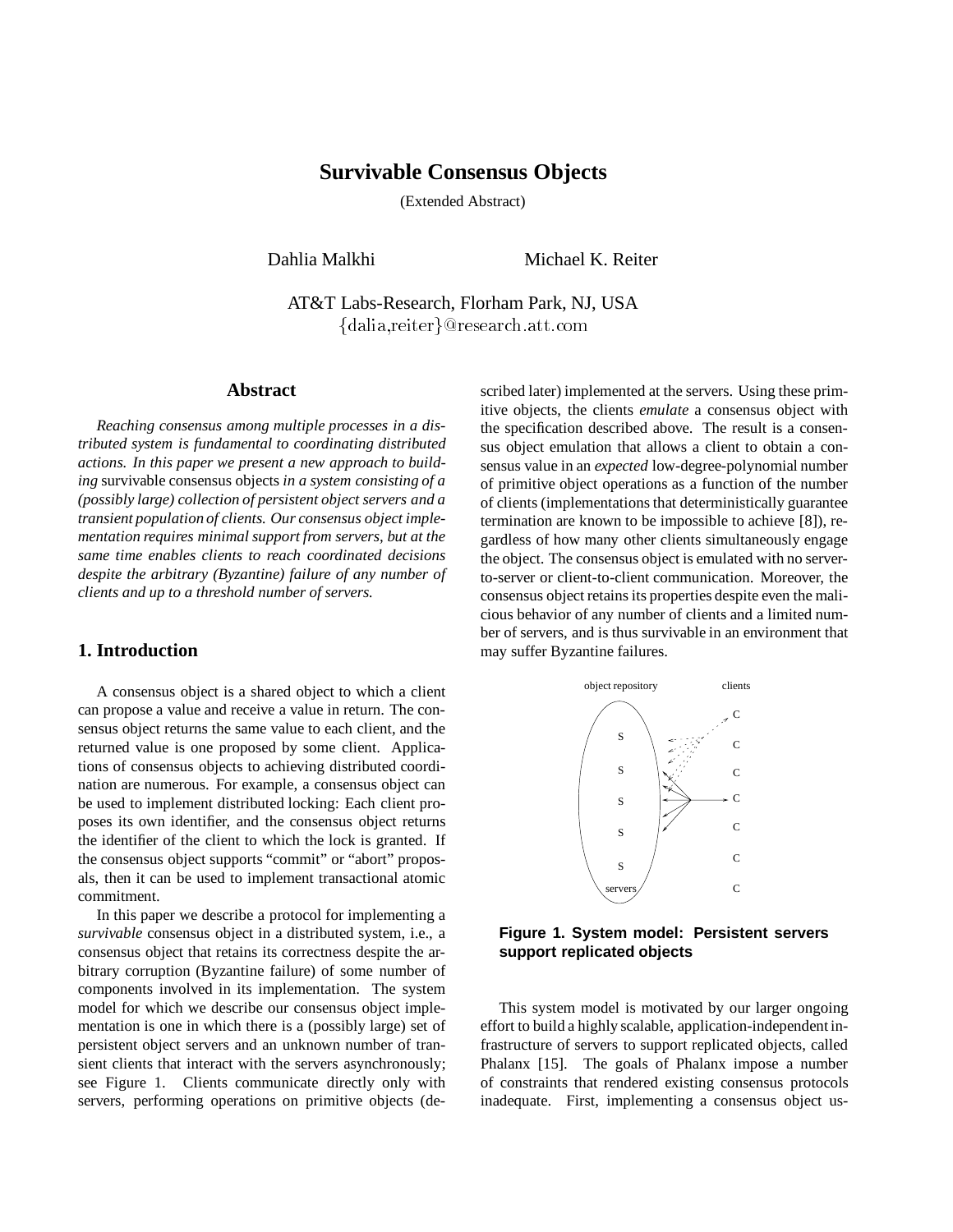ing an inter-server protocol, whose decision value is made available to clients, complicates server design and mandates server-to-server communication, which hurts scalability. Second, an inter-client consensus protocol would require the simultaneous participation of a high percentage of the client population to converge on a consensus value (see Section 2). A third alternative is a sharedmemory approach, in which servers would support minimal, consensus-independent abstractions, e.g., reads and writes to shared variables [10], and the clients would emulate a consensus object simply by accessing those variables. This appears to be impossible, even using randomization, due to the following inherent difficulty: Using objects such as read/write registers, (Byzantine) faulty clients could configure the variables so that one correct client infers one consensus value, and then reconfigure the variables so that a later correct client infers a different value (and so that any traces left behind by the first correct client appear to have been made by a malicious one).

The consensus object implementation described here strikes a balance among these options. Servers support shared objects called *timed append-only arrays*. Clients then use these objects to emulate a consensus object. These objects enable clients to append values, but not to delete or modify previously appended values. In addition, each appended value is labeled with a logical time at which it was appended. Intuitively, these objects prevent the scenario described above because malicious clients cannot "undo" what they once did; they can only add to it. And, the timestamps partially capture the order in which different clients appended different values, which also cannot be reordered by malicious clients. At the same time, timed append-only arrays are simple enough to implement with no server-toserver communication and simple server-resident logic.

## **2. Related work**

Consensus objects have traditionally been studied in two system models: The shared memory model and the message passing model. In each model, clients execute a distributed protocol to implement the consensus specification. In the shared memory model, clients communicate via shared memory locations. In the message passing model, clients communicate by exchanging messages over a network. An important distinction between the two is that in the shared memory model, consensus object implementations are possible in which each client can obtain the consensus value even if it is the only client that participates in the protocol [1]. In the message passing model, typically a threshold of (correct) processes need to simultaneously cooperate to achieve agreement.

As described in Section 1, our work mixes elements of both models: Clients communicate via shared objects as in

the shared memory model, but these shared objects are emulated by exchanging messages with servers, a threshold of which are required to participate to emulate those shared objects. Other work has supported read/write shared-memory emulations in a message passing system, e.g., [12, 3], but these systems do not provide for fault tolerance. An emulation of atomic shared read/write registers tolerant of benign failures was provided in [2]. Compared with the above, our work differs in that (i) a consensus object is strictly stronger than any of the above object semantics; (ii) our protocols are survivable, i.e., resilient to Byzantine failures of any number of clients and a limited number of servers, and (iii) the underlying quorum techniques we employ for accessing servers [13, 14] scale to very large systems of servers.

Consensus cannot be implemented deterministically in a message-passing or shared-memory system, i.e., in a way that guarantees a unique consensus value and termination in a finite number of steps [8]. Numerous message-passing protocols have employed randomization to guarantee finite termination with probability one; see [4] for a survey. Aspnes and Herlihy [1] introduced a shared-memory randomized consensus protocol for a benign failure environment that uses read/write shared registers and terminates in expected time polynomial in the number of clients. Similarly, our consensus protocol is randomized and its expected converging time is polynomial in the number of clients (assuming a computationally bounded adversary). Of the previous works, our protocol most closely resembles [1], but differs significantly due to its tolerance to Byzantine faulty clients and servers, and due to its implementation in a messagepassing (as opposed to shared memory) system.

## **3. System model and assumptions**

Our system model consists of a group of *servers* and some number <sup>n</sup> of *clients*. Clients are denoted by  $p_1, \ldots, p_n$ , or just  $p, q, \ldots$  when subscripts are unnecessary. Servers and clients need not be distinct. A *correct* client or server is one that obeys its functional specification. A *faulty* client or server, on the other hand, can deviate from its specification arbitrarily (Byzantine failures [11]), limited only by the assumptions stated below. Faulty clients and servers include those that fail benignly.

We assume that at most  $b$  servers fail, where  $b$  is a globally known constant, and that there is a <sup>b</sup>*-masking quorum system* <sup>Q</sup> known to all clients and servers [13]. That is, <sup>Q</sup> is a set of subsets (quorums) of servers, such that (i) for any  $Q_1, Q_2 \in \mathcal{Q}, |Q_1 \cap Q_2| \geq 2b + 1$  and (ii) for any set B of servers where  $|B| = b$ , there is some  $Q \in \mathcal{Q}$  such that  $B \cap Q = \emptyset$ . In our protocols, clients interact with servers by contacting a quorum of them. Intuitively, (i) enables clients to infer correct replies from the contacted quorum, (ii) ensures that a client can always contact a full quorum [13].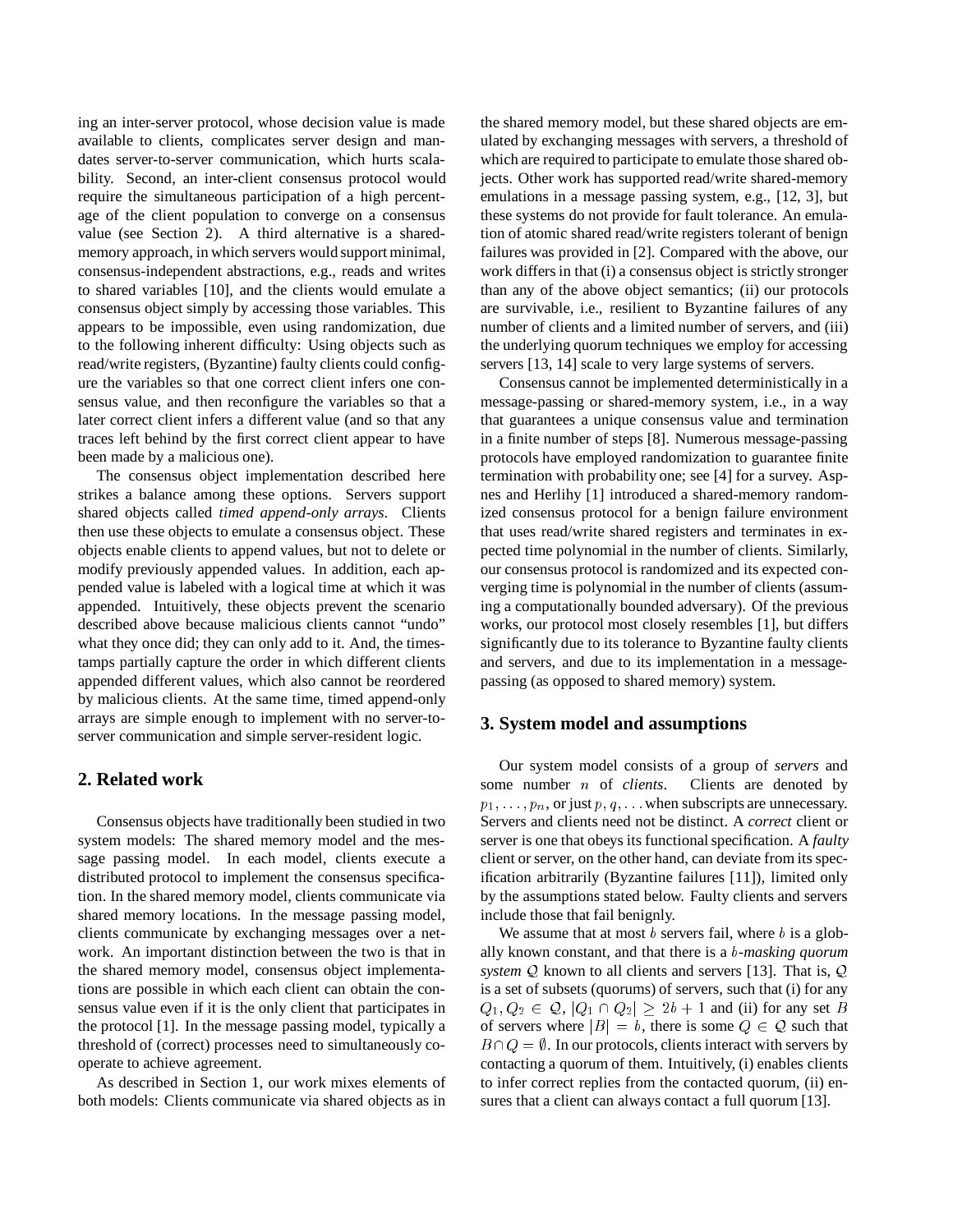The mechanism by which clients communicate to servers is via a *quorum remote procedure call*. A client's invocation of Q-RPC $(m)$ , where m is a request, returns responses from a quorum of servers to the request  $m$ . To do this,  $Q-RPC(m)$  sends m to servers as necessary to collect responses from a quorum, and then returns these responses to the client. The Q-RPC module provides additional interfaces, e.g., that enable a caller to specify servers to avoid because those servers have been detected to be faulty (e.g., based on responses they returned to other Q-RPCs), or that enable a caller to issue a query to a partial quorum to complete a previous Q-RPC in which faulty servers returned useless values. For the purposes of this paper, however, we omit these interfaces from further discussion. Q-RPC can be implemented in an *asynchronous* system, i.e., without assuming any known bound on message transmission delays, and thus our protocols are suited for an asynchronous system. In our protocols, correct servers never send messages to other servers, and correct clients never send messages to other clients.

We assume the existence of trapdoor one-way functions [7], which are sufficient for constructing digital signature schemes (e.g., [16]). We assume that each correct server possesses a private key known only to itself with which it can *digitally sign* messages, and that any other client or server can verify the origin of a signed message but cannot forge the signature of any correct server. So, if a correct client or server attributes a signed message to a correct server  $u$ , then  $u$  sent it. Not all messages sent by servers will be signed; we will explicitly indicate that the message m is signed by u by denoting it  $\langle m \rangle$ <sup>u</sup>. Aside from digital signatures, we will also make use of *function sharing* [6] primitives based on one-way functions. These techniques will be explained in the sections that use them.

# **4. Timed append-only arrays**

The most basic function provided by the servers is the maintenance of a *timed append-only array*  $\tau_i$  for each client  $p_i$ . A timed append-only array  $\tau_i$  is a *single-writer multireader* object that allows  $p_i$  to *append* values to the array and any client to *read* values from the array. Informally, the object provides the following properties:

**Append-Only**: Values are appended to a timed appendonly array in a sequential order.

**Write-Once**: Values appended to a timed append-only array are never modified or erased.

**Timestamp**: Each element in a timed append-only array is timestamped with a vector  $t$  satisfying the following:

**Global-Timestamp**:  $t[0]$  is a Lamport timestamp [9] that reflects the partial ordering of operations on all

arrays, such that  $t[0]$  is greater than the corresponding value in any array entry appended before this element was appended.

**Client-Timestamp**: For each  $0 < j \leq n$ ,  $t[j]$  denotes, where not zero, that the  $t[j]'$  th append on  $\tau_i$  was already completed when this element was appended.

A reader can access any element of the array. The reader obtains the vector timestamp along with the value of an array element, if written.

Intuitively, timed append-only arrays serve to implement non-malleable communication among Byzantine fail-prone clients: The first two properties guarantee that values are appended to each array in a sequential order that any reader can later observe. The timestamp properties enable clients to partially disambiguate the order in which appends were performed on different arrays.

## **4.1. Implementation**

We begin by describing the implementation of timed append-only arrays. Let  $\tau_1, \ldots, \tau_n$  denote the timed append-only arrays maintained by the servers. Each timed append-only array  $\tau_i$  supports two kinds of operations: Client  $p_j$  can append some value v to  $\tau_j$  by executing  $\tau_j$  append(v), and any client can read the *i*-th value in  $\tau_j$  by executing  $\tau_i$  read(i). The  $\tau_i$  read(i) operation is the simpler of the two, and so we discuss it first.

Each timed append-only array  $\tau_j$  is represented in each server u by a sequence of addresses  $\tau_{j,u}[1], \tau_{j,u}[2],...$  that hold value/timestamp pairs. Each address is initially  $\bot$ . The protocol for a client to read the *i*-th element of  $\tau_i$  is shown in Figure 2. The client executes a Q-RPC to obtain the value/timestamp pair in  $\tau_{j,u}[i]$  from each server u in some quorum <sup>Q</sup>. More specifically, each server responds with a message of the form  $\langle \tau_j$ -value :  $i, \tau_{j,u}[i]\rangle_u$ ; note that this is digitally signed by  $u$ , so that it can be used in the append protocol below if necessary. The client obtains the result of the read by discarding any value/timestamp pair returned by <sup>b</sup> or fewer servers, and choosing the remaining (unique, as we show below) value/timestamp pair, say  $\langle v, t \rangle$ . The client also records the fact that it has read the *i*-th element of  $\tau_i$  by setting the *j*-th element of a local array ts to be i (if larger than  $ts[j]$ ), and retains the set  $C_{j,v,t} = \{\langle \tau_j \text{-value} : i, \langle v, t \rangle \rangle_{\hat{u}} : \hat{u} \in Q\}$  of at least  $b + 1$ signed messages for  $\langle v, t \rangle$ .

The  $\tau_i$  append operation is significantly more involved than the  $\tau_i$  read operation; see Figure 3. Each server u maintains, in addition to array entries, a *timestamp generator*  $G_u$  and *echo inhibitors*  $e_{k,u}$ ,  $1 \leq k \leq n$ , all initially zero. The *i*-th  $\tau_j$  append proceeds in three phases. In the first,  $p_i$  sends its timestamp vector ts to a quorum of servers. Recall the k-th element of ts  $(1 \leq k \leq n)$  indicates the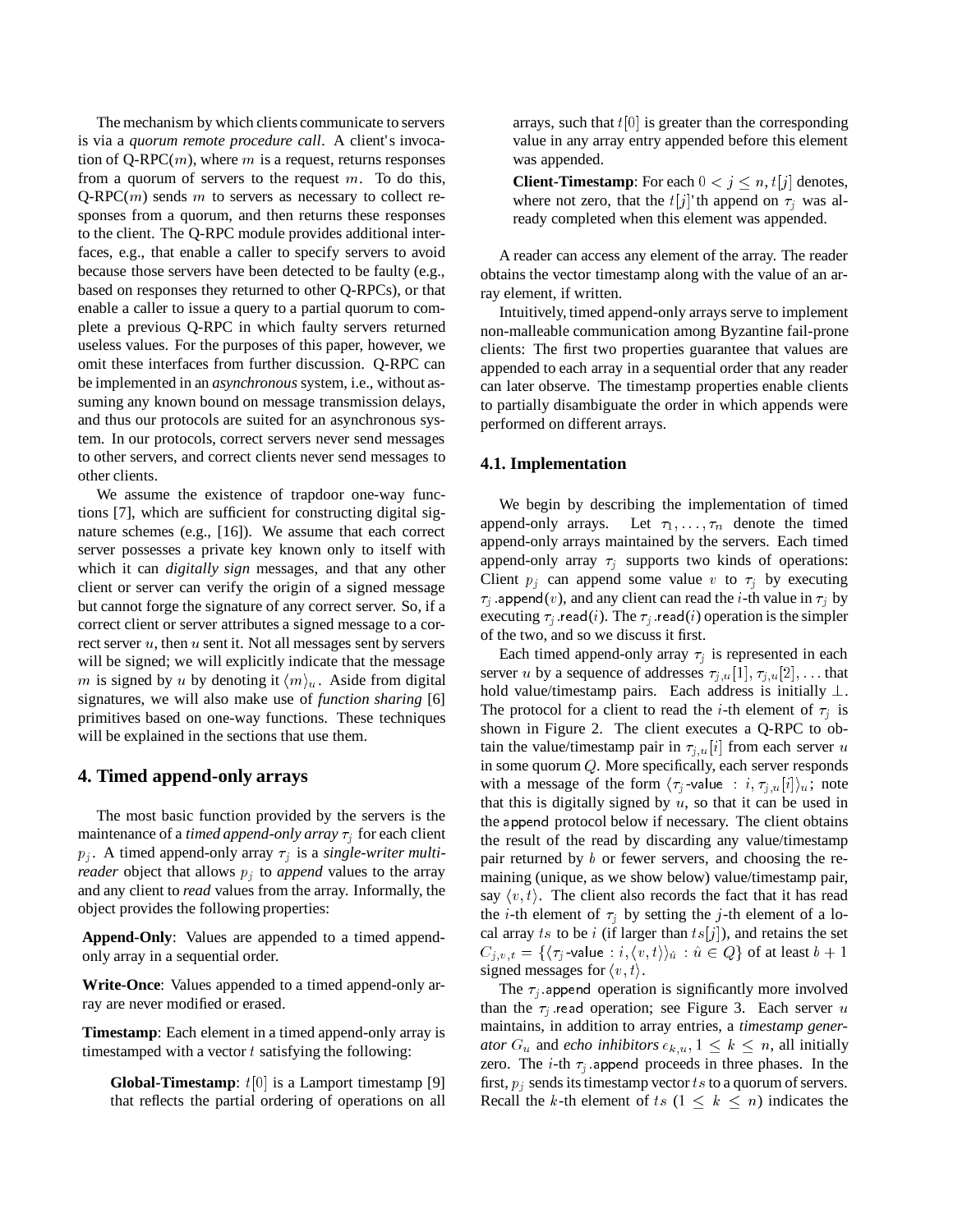

**Figure 2. The operation**  $\tau_j$  read(*i*)

highest index of  $\tau_k$  that  $p_j$  has successfully read. In order to reply to  $p_j$ 's request, each server u requires that for each  $1 \leq k \leq n$ , it holds a value in  $\tau_{k,u}[ts[k]]$ . Since this value may have been written to a quorum not containing  $u$ ,  $p_j$  piggybacks  $C_{k, \tau_k[t s[k]]}$  as needed on its request, which it collected from servers when it read  $\tau_k[ts[k]]$ , to enable u to fill in  $\tau_{k,u}[ts[k]]$ . The server u then verifies that for each  $1 \leq k \leq n$ , it holds a value in  $\tau_{k,u}[ts[k]]$  and, if so, responds to  $p_j$  with its present value of  $G_u$ , digitally signed.

Upon the completion of this first Q-RPC,  $p_j$  now forwards the digitally signed replies back to the servers via a second Q-RPC. Based on these included messages, server u verifies that  $i>e_{j,u}$  and then computes a vector timestamp t for this  $\tau_i$  append operation that agrees with  $p_j$ 's ts array in positions  $1 \ldots n$  and that has a zeroth element higher than any of the servers' timestamp generator values forwarded in the request. The server  $u$  "echoes"  $t$  together with the value v that  $p_j$  is appending, by digitally signing both values and sending them back to  $p_i$ . u then sets  $e_{j,u} \leftarrow i$  so that it will never again echo a value for the *i*-th  $\tau_j$  append. Finally, after receiving echoes from a quorum of servers,  $p_i$  commits the append at a quorum of servers by forwarding these echo messages to them in a third Q-RPC. Upon receiving this third request, each server u assigns  $\tau_{j,u}[i] \leftarrow \langle v, t \rangle$  and acknowledges. The purpose of the echoes is to ensure that no two correct servers write different values into  $\tau_{j,u}[i]$ ; this is ensured because each server echoes only one *i*-th  $\tau_j$  append value.

#### **4.2. Properties**

In proving properties of this implementation, we need to introduce some additional notation and terminology. Note that reads by faulty clients are ignored in the following.

**Definition 4.1** *A*  $\tau_i$  read(*i*) *operation by a correct client* begins when the client initiates the corresponding  $\tau_j$  read

*protocol, and ends when the client returns from the*  $\tau_i$  read *protocol.*

**Definition 4.2** *The i-th*  $\tau_i$  append begins *when some correct server receives*  $\langle \tau_j$ -gettime : *i*, *ts*) *from*  $p_j$ *, and it* ends *when*  $\tau_{j,u}[i] \neq \bot$  *at each correct server u in some quorum.* 

By this definition, once the *i*-th  $\tau_j$  append has begun, it is possible for it to end before the protocol in Figure 3 completes. In particular, if a client  $p_i$  reads the value of the *i*-th  $\tau_i$  append while that append is going on, and then performs a  $\tau_{i'}$  append, its own  $\tau_{i'}$  append could complete the *i*-th  $\tau_i$  append before the protocol for the *i*-th  $\tau_i$  append itself completes. This property is made precise in Lemma 4.3.

**Definition 4.3** Let  $e$ ,  $e'$  be any two operations (other than *reads by faulty clients). We say that*  $\epsilon$  happens before  $\epsilon'$ , *denoted*  $e \prec e'$ , iff  $e$  ends before  $e'$  begins. If  $e' \nprec e$ , we *denote it*  $\epsilon \preceq \epsilon'$ .

Note that  $\prec$  forms an irreflexive partial order, and that if  $e_1 \prec e_2 \preceq e_3 \prec e_4$ , then  $e_1 \prec e_4$ . Moreover, for any two operations  $e_1, e_2$  at a correct process, either  $e_1 \prec e_2$ or  $e_2 \prec e_1$ . That is, the operations executed by a correct process are totally ordered. On the contrary, operations by a faulty client are not necessarily totally ordered by  $\prec$ . Nevertheless, if  $e_1$  and  $e_2$  are the k-th and k'-th  $\tau_j$  append operations, respectively, by a faulty process  $p_i$  (i.e., corresponding to  $\langle \tau_j$ -gettime : k, ts) and  $\langle \tau_j$ -gettime : k', ts' messages from  $p_j$ ), such that  $k < k'$ , then we will often use " $e_1 \prec e_2$ " as a shorthand to denote this.

**Lemma 4.1 (Write-Once)** Let  $e_1 = \tau_j$  read(i) and  $e_2 =$  $\tau_j$  read(i) *be two operations at correct clients. If*  $e_1$  *returns*  $\langle v, t \rangle$ , then  $e_2$  *returns either*  $\perp$  *or*  $\langle v, t \rangle$ *.* 

**Lemma 4.2 (Append-Only)** Let  $e_1$  be the i-th  $\tau_i$  append, *and let*  $e_2 = \tau_j$  read(k),  $1 \leq k \leq i$ , *be an operation by a correct process such that*  $e_1 \prec e_2$ *. Then*  $e_2$  *does not return* ?*.*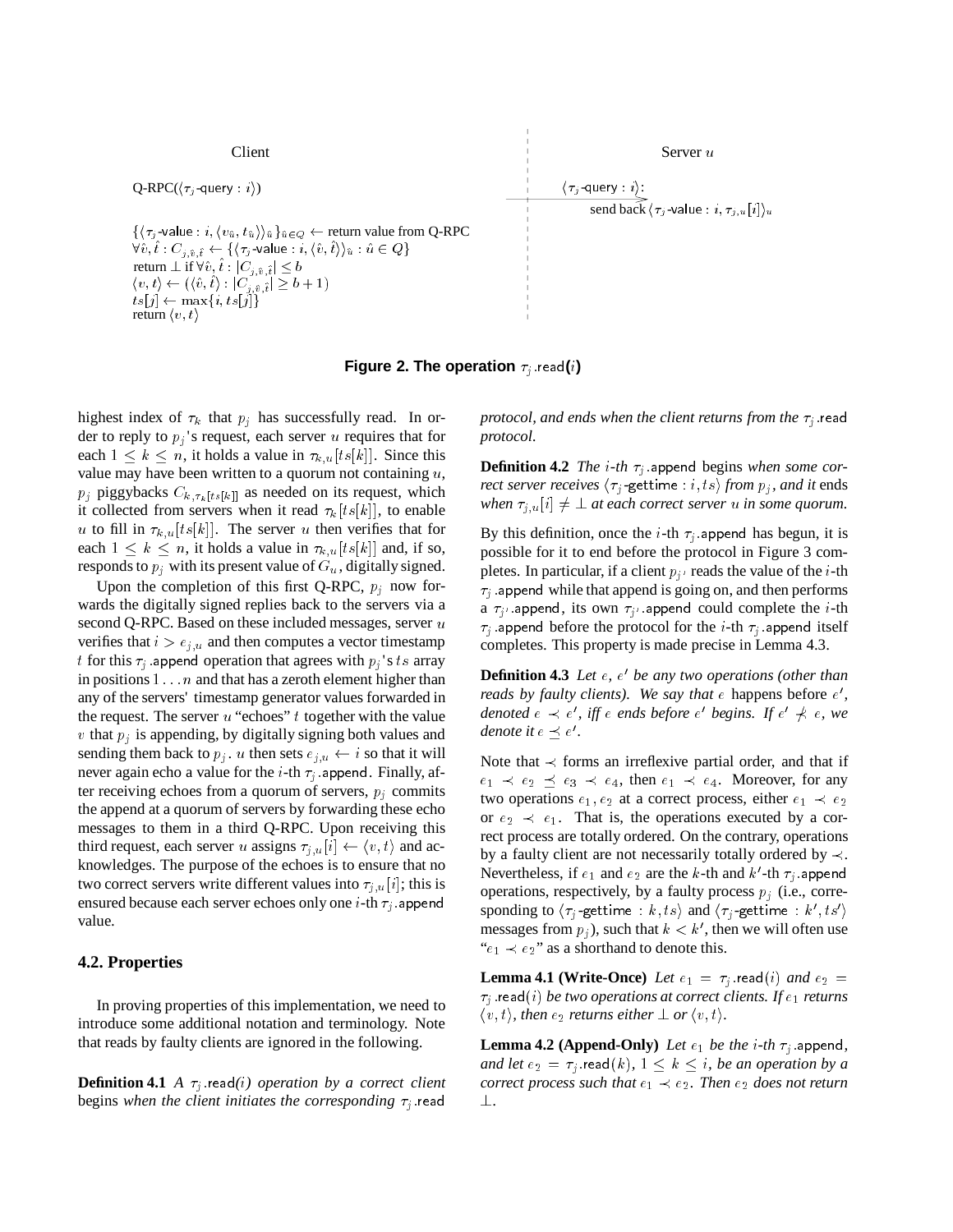#### Client  $p_i$  Server u

 $\mathsf{Q}\text{-}\mathsf{RPC}(\langle \tau_j\text{-} \mathsf{gettime} : i, ts\rangle)$ with  $\forall k$  :  $C_{k, \tau_k[t s[k]]}$  piggybacked as needed)

 $S_1 = \{\langle \tau_j$ -time : i, ts,  $g_{\hat{u}}\rangle_{\hat{u}}\}_{\hat{u}\in Q_1}$   $\leftarrow$  return value from Q-RPC  $Q-RPC(\langle \tau_j\text{-propose} : v, S_1 \rangle)$ 

 $S_2 = \{\langle \tau_j\text{-echo}: i, v, t\rangle_{\hat{u}}\}_{\hat{u}\in Q_2} \leftarrow \text{return value from Q-RPC}$  $\mathsf{Q}\text{-}\mathsf{RPC}(\langle\tau_j\text{-commit}\,:\,S_2\rangle)$  .

 $\{\langle \tau_j\text{-appenddone} : \hat{u}, i \rangle\}_{\hat{u} \in Q_3} \leftarrow \text{return value from Q-RPC}\nts[i] \leftarrow i$ return

$$
\langle \tau_j\text{-gettime}: i, ts\rangle: \\ \hspace{0.3cm} \text{Verify: } 1) \forall k, 1 \leq k \leq n : \tau_{k,u}[ts[k]] \neq \bot \\ \hspace{0.3cm} 2) \; ts[j] = i-1 \\ \hspace{0.3cm} \text{send back } \langle \tau_j\text{-time}: i, ts, G_u \rangle_u \\ \hspace{0.3cm} \text{Verify: } i > e_{j,u} \\ \hspace{0.3cm} \text{Verify: } i > e_{j,u} \\ \hspace{0.3cm} \text{Verify: } i > e_{j,u} \\ \hspace{0.3cm} \text{Verify: } i \geq e_{j,u} \\ \hspace{0.3cm} \text{Verify: } i \geq k \leq n : t[k] \leftarrow ts[k] \\ \hspace{0.3cm} \text{if}[0] \leftarrow \max_{a \in Q_1} \{ga\} + 1 \\ \hspace{0.3cm} \text{send back } \langle \tau_j\text{-echo}: i, v, t \rangle_u \\ \hspace{0.3cm} \text{end back } \langle \tau_j\text{-echo}: i, v, t \rangle_a \}_{a \in Q_2} \rangle: \\ \hspace{0.3cm} \text{and back } \langle \tau_j\text{-appenddone}: u, i \rangle
$$

#### **Figure 3. The i-th invocation of**  $\tau_j$  append; v **is the value appended**

Henceforth, we will use the following notation: If  $e$  is an append operation of the form  $e = \tau_i$  append $(v)$ , such that v is stored with timestamp t, we denote this timestamp by  $T(e) = t$ . The first lemma shows the main purpose of the non-zero entries of a vector timestamp.

**Lemma 4.3 (Client-Timestamp)** Let  $e_1$  be the *i-th*  $\tau_{j}$  append*, and let*  $e_{2}$   $=$   $\tau_{j^{\prime}}$  read(*k*)*, where*  $1 \leq j^{\prime} \leq n$ and  $1 \leq k \leq T(e_1)[j']$ , be a read operation by a correct *process such that*  $e_1 \prec e_2$ *. Then*  $e_2$  *does not return*  $\perp$ *.* 

**Lemma 4.4 (Global-Timestamp)** *If*  $e_1 = \tau_j$  :append $(v)$ *,*  $e_2 = \tau_{i'}$  append $(v')$ *, and*  $e_1 \prec e_2$ *, then*  $T(e_1)[0] <$  $T(e_2)[0]$ .

**Corollary 4.1** *Let*  $e_1$ ,  $e_2$  =  $\tau_j$  append $(v)$ ,  $e_3$  =  $\tau_{j^\prime}$  append $(v^\prime)$ *, and*  $e_4$  *be four events such that*  $e_1 \prec e_2$ *,*  $T(e_2)[0] \leq T(e_3)[0]$ *, and*  $e_3 \prec e_4$ *; then*  $e_1 \prec e_4$ *.* 

# **5. A consensus protocol**

In this section, we describe a protocol by which clients can emulate a consensus object by performing a series of read and append operations on timed append-only arrays. Each client begins the protocol with an initial *preferred value* and ends the protocol by irrevocably *deciding* on a value. Intuitively, this decision value is the value "returned by" the consensus object. The protocol ensures the following two properties (due to space limitations, a proof of correctness is omitted).

**Agreement**: If any correct client decides <sup>v</sup>, then all correct clients decide <sup>v</sup>.

**Validity**: If any correct client decides  $v$ , then some client had  $v$  as its input value.

Our protocol employs a round structure and high-level strategy similar to [1], but otherwise differs significantly. In our protocol, each client executes a sequence of logical rounds until it reaches a decision. There is one timed append-only array per client for that client to communicate values to the system by appending them to its array. Since rounds at different clients proceed asynchronously, each client attaches its round number to each value it appends. In each round, a client starts by appending its currently preferred value, and then reads the latest values appended by all of the other processes to their arrays (a "global read"). Among these values, the ones with the highest round number are called the leaders' values. If the leaders agree (i.e., last appended the same values), it tries to adopt their value as its own preferred value and move to the next round (or decide); if the leaders disagree and it is a leader itself, it attempts to flip a (multivalued) coin, adopt the value of the coin as its preferred value, and then move to the next round.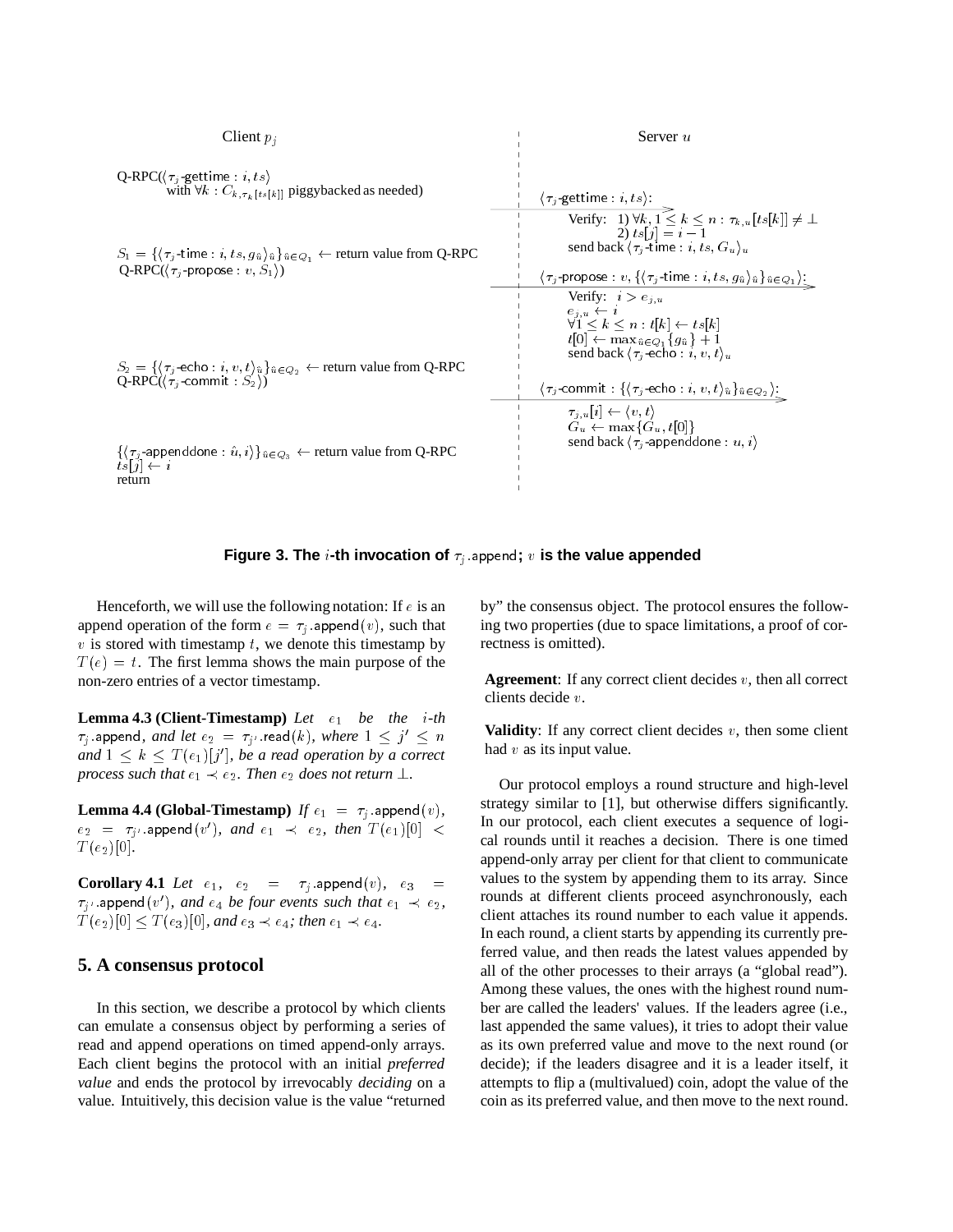Decision is possible for a leader when all the processes who disagree with its preferred value are at least two rounds behind. Intuitively, this protocol converges at the latest when a round starts with all the leaders preferring the same value. We argue in Section 7 that by properties of the coin flip, this occurs with some positive probability at each round.

Several points need to be refined in the description above. First, to adopt a new preferred value in a round (either the leaders' or by coin flip), a client twice performs a cycle of appending a value "announcing" its status and executing a new global read of all clients' latest values. If the status of the leaders' value hasn't changed during these two cycles (i.e., either the leaders still disagree, or the leaders still agree on the same value), then the client adopts the value it intended to. If, however, the client detects a change in the status of the leaders' value, then it starts the round over. The two append/read cycles guarantee that with two concurrently executing leaders, at least one will observe the other's value and act consistently.

Second, the process for performing the global read, i.e., reading all clients' last-appended values, involves reading the arrays of all clients up to the last filled slot, filtering out any invalid values appended by faulty clients (which will be defined precisely in Section 5.1), and returning a set of latest (valid) values from all arrays. Even though this is a compound operation, we will abuse notation and denote it by a single event Last, allowing it to be ordered as a single operation via  $\prec$ . In particular, if a Last operation  $e_1$  starts before some append operation  $e_2$  terminates, i.e.,  $e_1$  contains a primitive read operation  $e'_1$  such that  $e'_1 \preceq e_2$ , then we say that  $e_1 \prec e_2$ .

Third, we need to specify how to flip a random coin. For now, we denote this operation as subroutine Coin(). Meeting the two properties of consensus (Agreement and Validity) requires simply that Coin() return a value that was initially preferred by some process. In addition, the Coin() operation is important to the running time of the consensus protocol. This will be the topic of discussion in Section 7.

In terms of data structures, each client maintains several local variables: pref, which holds the client's present preferred value; r, which holds the client's current round number;  $\langle r_i, v_j \rangle_{1 \leq j \leq n}$ , which hold the latest (valid) round number/value pairs read from clients' arrays; leaderVals, which is the set of leaders' values; and leaderRound, which is the leaders' round number. And, as described above, there is a separate timed append-only array per client. At the beginning of its execution, each client appends  $\langle 0, \text{pref} \rangle$  to its array. In the remainder of this paper, an operation  $\tau_j$  append by a client  $p_j$  is denoted simply by append, and is understood to apply to the array to which  $p_j$  is allowed to append.

The precise protocol executed by client  $p$  at round  $r$ is given in Figure 4. The Last subroutine, introduced above, implements a "global read" plus identification of

```
(1) private vars pref, r, \langle r_j, v_j \rangle_{1 \leq j \leq n}, leaderVals, leaderRound
(2) append(\langle r, \text{pref} \rangle)<br>(3) repeat
           repeat
(4) Last()
(5) if (|leaderVals| > 1 \vee \perp \in leaderVals)
(6) LeadersDisagree()
(7) else
(8) LeadersAgree()
(9) until round r + 1 enabled
(10) subroutine LeadersAgree()
(11) pref \leftarrow (v : \textsf{leaderVals} = \{v\})(12) append(\langle r, \text{pref} \rangle)<br>(13) Last()
                 Last()(14) if (leaderVals \neq {pref})<br>(15) return
                      return
(16) append(\langle r, \text{pref} \rangle)<br>(17) Last()
                 Last()(18) if (leaderVals \neq {pref})
(19) return<br>(20) if (r = |ea)(20) if (r = \text{leaderRound} \land \forall j : (v_j \neq \text{pref} \Rightarrow r_j \leq \text{leaderRound} - 2))<br>(21) decide(pref)
                 decide(pref)<br>else
(22)(23) enable round r + 1(24) subroutine Leaders Disagree()<br>(25) append(\langle r, \perp \rangle)
(25) append(\langle r, \perp \rangle)<br>(26) Last()
                 Last()(27) if (|leaderVals| = 1 \wedge \bot \not\in leaderVals)<br>(28) return
                     return
(29) append(\langle r, \perp \rangle)<br>(30) Last()
                 Last()(31) if (||eaderVals| = 1 \wedge \perp \mathcal{G} leaderVals)<br>(32) return
(32) return<br>(33) if (leaderl
(33) if (leaderRound \equiv r)<br>(34) pref \leftarrow Coin()
(34) pref \leftarrow Coin()<br>(35) enable round r +enable round r + 1(36) subroutine Last()<br>(37) \forall j \in \{1, \ldots, n\}(37) \forall j \in \{1, \ldots, n\} : i_{\max} \leftarrow \max\{i : \tau_j \text{, read}(i) \text{ is justified}\}\<br>(38) \{(\tau_i, y_j), \tau_j\} \leftarrow \tau_j \text{, read}(i_{\max})(38) \langle \langle r_j, v_j \rangle, t_j \rangle \leftarrow \tau_j.\mathsf{read}(i_\mathrm{max})<br>(39) leaderRound \leftarrow \max_{1 \leq j \leq n} \{r_j\}<br>(40) leaderVals \leftarrow \{v_j : r_j = \text{leaderRound}\}
```
#### **Figure 4. Round** <sup>r</sup> **of the consensus protocol**

the leaders' round and values. If the leaders agree, the LeadersAgree subroutine is invoked. This subroutine simply appends the leaders' value twice and if leader disagreement or a change of leader value is not observed in between these appends, it moves the client to the next round (or decides) with the leaders' value as its new preferred value. If leader disagreement is observed by Last, the LeadersDisagree subroutine is invoked. This routine appends  $\perp$  twice and, if the client is a leader, adopts a new preferred value by flipping a coin, provided that leader agreement is not observed while this routine is executing.

#### **5.1. Justified values**

As indicated above, after each global read, the client uses the observed values to determine its next preferred value. In order to ensure correctness of our protocol, it is important that the plausibility of these observed values is verified before they are used; otherwise, a faulty client could append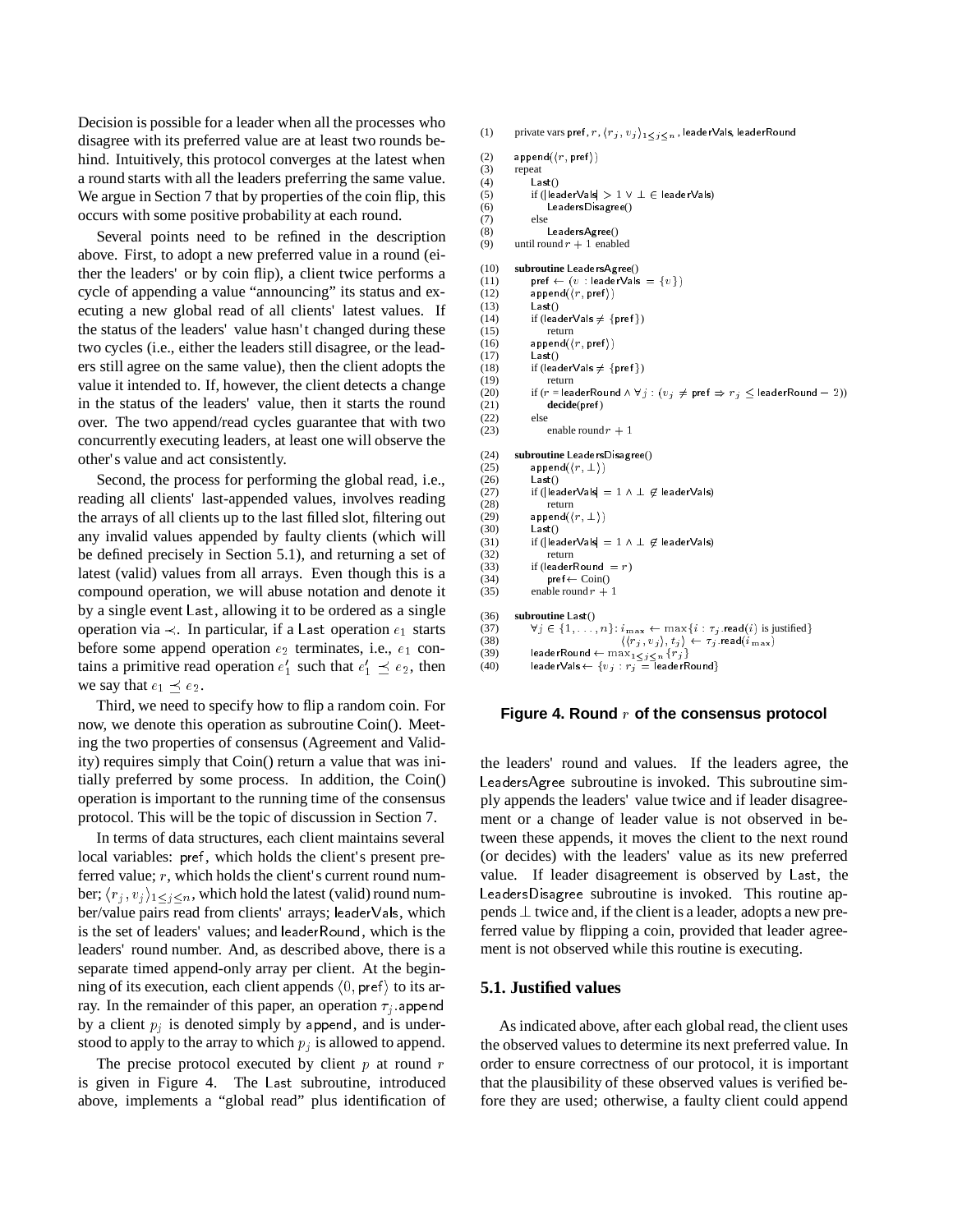arbitrary values in an effort to misguide future preferred values of other clients. We therefore introduce the notion of a *justified value*, which intuitively is an appended value that is consistent with the protocol and, in particular, with the values that the appender's preceding global read must have observed. After executing a global read, a client discards any unjustified values and forms its next preferred value based upon the justified values only.

Unfortunately, detecting justified values is not straightforward, because a reading client cannot accurately determine what values should have been observed by an appending client prior to its append. We will now make use of the Global-Timestamp property of our timed append-only arrays, to derive an estimation of the values that the appending client observed, as follows:

**Definition 5.1** *Let*  $e_p$  *be an* append *operation executed by client* <sup>p</sup>*, and let* eq *be a different* append *operation executed by client* q*.* We say that  $e_p$  definitely reflects  $e_q$  *if (i)*  $p = q$ *and*  $e_q \prec e_p$  *or (ii)*  $p \neq q$  *and there exist* append *operations*  $e'_p$ ,  $e'_g$  executed by p and q, respectively, such that  $e_q \prec e'_g$ ,  $e'_{p} \prec e_{p}$ , and  $T(e'_{q})[0] \leq T(e'_{p})[0]$ .

We make use of Definition 5.1 as follows: Recall that in our consensus protocol, each process alternates global reads (i.e., invocations of Last) and append operations. Therefore, if p operates as prescribed by the protocol, then between  $e_p'$ and  $e_p$  as above, there must be a Last at p. By Corollary 4.1, this implies that  $p$ 's Last before  $e_p$  observed the value appended by  $e_q$ . We now use this definition as a foundation for justification of appended values.

**Definition 5.2** *Let* <sup>O</sup> *be a set of* append *operations generated in some execution of the system. A* serial execution *of* <sup>O</sup> *is a linear order on the elements of* <sup>O</sup> *that extends the per-client linear orders.*

**Definition 5.3** *Let*  $\epsilon$  *be the i*-th  $\tau_i$  append, with timestamp  $T(e) = t$ . The justification set *for* e *is the set consisting of the k-th*  $\tau_{j'}$  *append operations for all*  $1 \leq j' \leq n$  *and all*  $1 \leq k \leq t[j']$ .

**Definition 5.4** *Let*  $e$  *be the*  $i$ -*th*  $\tau_j$  append.  $e$  *is* justified *if its justificationset* <sup>O</sup> *contains all operations that* <sup>e</sup> *definitely reflects and if there is a serial execution of* <sup>O</sup> *followed by*  $e$  *that is consistent with correct execution by*  $p_i$ *. A justified* value *is one appended in a justified* append*.*

We note that by the properties of timed append-only arrays, justification is well defined, i.e., it does not depend on the reader of the appended value. Furthermore, all correct clients' appends are justified, and if a client executes an unjustified append, then all of its future appends are also unjustified.

#### **5.2. The Coin() operation**

According to the protocol of Figure 4, when a leader repeatedly observes leader disagreement, it sets its preferred value to the output of a Coin() operation before moving to the next round. At a correct client, this Coin() operation (shown in Figure 5) returns a value taken from among the values that have been appended by all clients in the protocol. More precisely, the Coin() operation works by reading the value in the first element of each client's array (which, by definition, is justified if it is of the form  $\langle 0, v' \rangle$  for some  $v'$ ), and if this value exists, adding this value to a *view* of the values in the system. We say that the view so computed is *the view of the client in round* <sup>r</sup>. The Coin() operation returns an element of this view.

```
(1) subroutine Coin() (2) view \leftarrow \emptyset(2) view \leftarrow \emptyset<br>(3) \forall j \in \{1\}(3) \forall j \in \{1, ..., n\} : \{v, t\} \leftarrow \tau_j \text{.read}(1)<br>
(4) if (\langle v, t \rangle \neq \bot \text{ and is justified})<br>
view \leftarrow view \cup \{v' : v = \langle 0, v' \rangle\}(6) k \leftarrow (\text{flip}() \mod |\text{view}|) + 1(7) return k-th largest element of view
```
#### **Figure 5. The Coin() operation**

In Figure 5, the element returned from the view is selected by a flip operation that returns a nonnegative integer. Correctness of the protocol requires nothing more of flip, though flip is very important to the running time of the protocol, as we show in Section 7.

## **6. The flip protocol**

Before analyzing the running time of our protocol, it is necessary to detail the implementation of the flip operation. This operation is implemented by a distributed protocol that returns the same value to every correct client that invokes it in round  $r$ , i.e., the flip value for round  $r$  is unique. In addition, the round- $r$  flip value cannot be predicted by any client until some client completes the flip protocol for that round. Intuitively, in the flip protocol the servers generate a deterministic digital signature (such as an RSA signature [16]) on a string that includes the round number in which the flip protocol is invoked. By definition, digital signatures are unpredictable to those not knowing the key to generate them.

The signature generation process must ensure that faulty servers cannot compute flip values ahead of time. This is achieved by employing a *threshold signature scheme* to generate a signature. Informally, a  $(k, m)$ -threshold signature scheme is a method of generating a public key and <sup>m</sup> *shares* of the corresponding private key in such a way that for any message <sup>w</sup>, each share can be used to produce a *partial result* from w, where any k of these partial results can be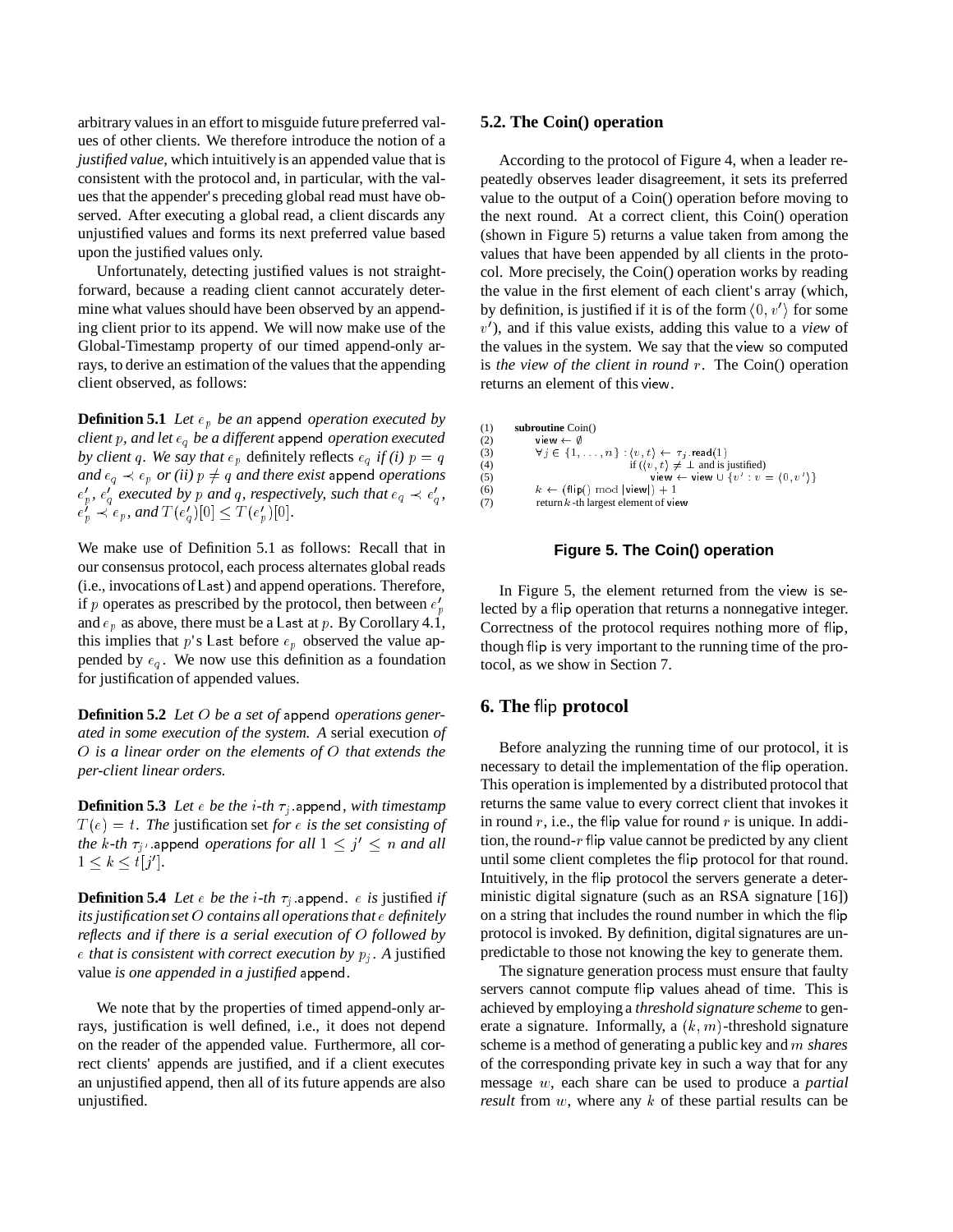combined into the private key signature for  $w$ . Moreover, knowledge of  $k$  shares should be necessary to sign  $w$ , in the sense that without the private key it should be computationally infeasible to (i) create the signature for  $w$  without k partial results for  $w$ , (ii) compute a partial result for  $w$ without the corresponding share, or (iii) compute a share or the private key without  $k$  other shares. Our replication technique does not rely on any particular threshold signature scheme, provided that it is deterministic; the literature includes such schemes (e.g., [5, 6]).

We implement the flip protocol as follows. At service initialization time, a  $(k, m)$ -threshold signature scheme, with  $k = b+1$  and m equal to the number of servers, is used to generate a public key and one share of the private key for each server. Each server's share is known only to itself; the corresponding public key is assumed to be available to all clients. The flip protocol for round  $r$  then proceeds simply as follows: the client executes a Q-RPC to obtain partial results from a quorum of servers for the "message" <sup>r</sup>, and combines them to form a valid signature for  $r$ . It returns this value, interpreted as a nonnegative integer.

It is worth reviewing several properties of the flip protocol that are necessary for the results of Section 7. First, due to the properties of a threshold signature scheme, the flip value for round  $r$  is known nowhere prior to some client completing the protocol for that round. Second, if we view the ip protocol as producing a result that is a sampling from the space of integers up to some large (i.e., much larger than jviewj; see Section 5.2) bound, it is reasonable to assume flip samples uniformly at random from this space.<sup>1</sup> Third, because the flip protocol produces a digital signature for which all parties are assumed to have the verifying public key, any value claimed to be produced by the flip protocol for round  $r$  can be immediately verified. Fourth, because the threshold signature scheme is deterministic, the flip protocol returns the same value to any correct client that invokes it in round <sup>r</sup>. This does *not* imply that the Coin() operation returns the same value to correct processes that invoke it in round r, because each client may have a different view in round  $r$  (see Section 5.2). However, when all correct processes invoking the Coin() operation in round  $r$  have the same view, the Coin() operation will indeed return the same value everywhere.

## **7. Running time**

One of the motivations guiding our design of a consensus object was to allow any single (correct) client to access our consensus object solo and obtain the consensus decision within a finite number of steps. In fact, in such a case, a solo client will obtain the consensus value within a small number of steps, specifically within four append and three Last operations. Even when multiple clients participate simultaneously, if a leader emerges quickly then every client may terminate after engaging in only a small number of protocol rounds and no coin-flips. We now proceed to describe the expected running time of our algorithm more generally.

Typically, one hopes that in the common case clients fail only benignly and do not exhibit malicious behavior. With the algorithm as described so far, we can prove that in this case, a client will complete the protocol in an expected  $O(c<sup>4</sup>n)$  operations on timed append-only arrays (even in the face of up to the threshold  $b$  of Byzantine server failures), where  $c \le n$  is the actual number of clients that append values to their arrays before any correct process decides. The strategy used for proving this result is to show that in only  $c<sup>2</sup>$  rounds can Coin() operations return different values to different clients. Moreover, in each round  $r$  in which the Coin() operation returns the same value to all clients that invoke it, there is a constant probability that the value returned by the Coin() operation is the same as the first value appended in round  $r$ . When this happens, the algorithm will quickly terminate. The result is an expected  $O(c^2)$  rounds in which each client executes  $O(c^2n)$  array operations, yielding a total of  $O(c^4n)$  operations.

The story is different for the worst-case running time for this algorithm in case of Byzantine client failures. In this case, the algorithm no longer terminates with probability one. The reason for this is twofold: First, there is nothing to prevent faulty clients from invoking the flip protocol for any round  $r$  far in advance, effectively rendering these flips predictable to faulty clients. By carefully controlling the scheduling of operations in the protocol, they can use this advance knowledge of ip results to prolong the protocol indefinitely. Second, even if ip values were withheld from clients for long enough, a faulty client might repeatedly use a different view in its Coin() operation than correct clients, thereby resulting in a different coin value than correct clients.

In order to prove termination in the general case, we are thus forced to make some modifications to the protocol. First, to prevent prematurely revealing flip values to faulty clients, we stipulate the following:

**Stipulation 7.1** *A correct server does not respond to a client invoking the* ip *protocol for round* <sup>r</sup> *unless that client has executed* two *justified* append *operations in round* <sup>r</sup>*.*

Second, we force each client to explicitly append the value of view used in a Coin() operation, and the (verifiable) result of the ip operation, to detect a faulty client that attempts to report a different result from its Coin() operation:

<sup>&</sup>lt;sup>1</sup>This appears to be a reasonable assumption for threshold signature schemes that generate RSA signatures. If this property is not realistic for a threshold signature scheme of choice, then passing the signature through a suitable cryptographic hash function (e.g., [17]) should adequately simulate the selection of a number uniformly at random from the space of all hash values.